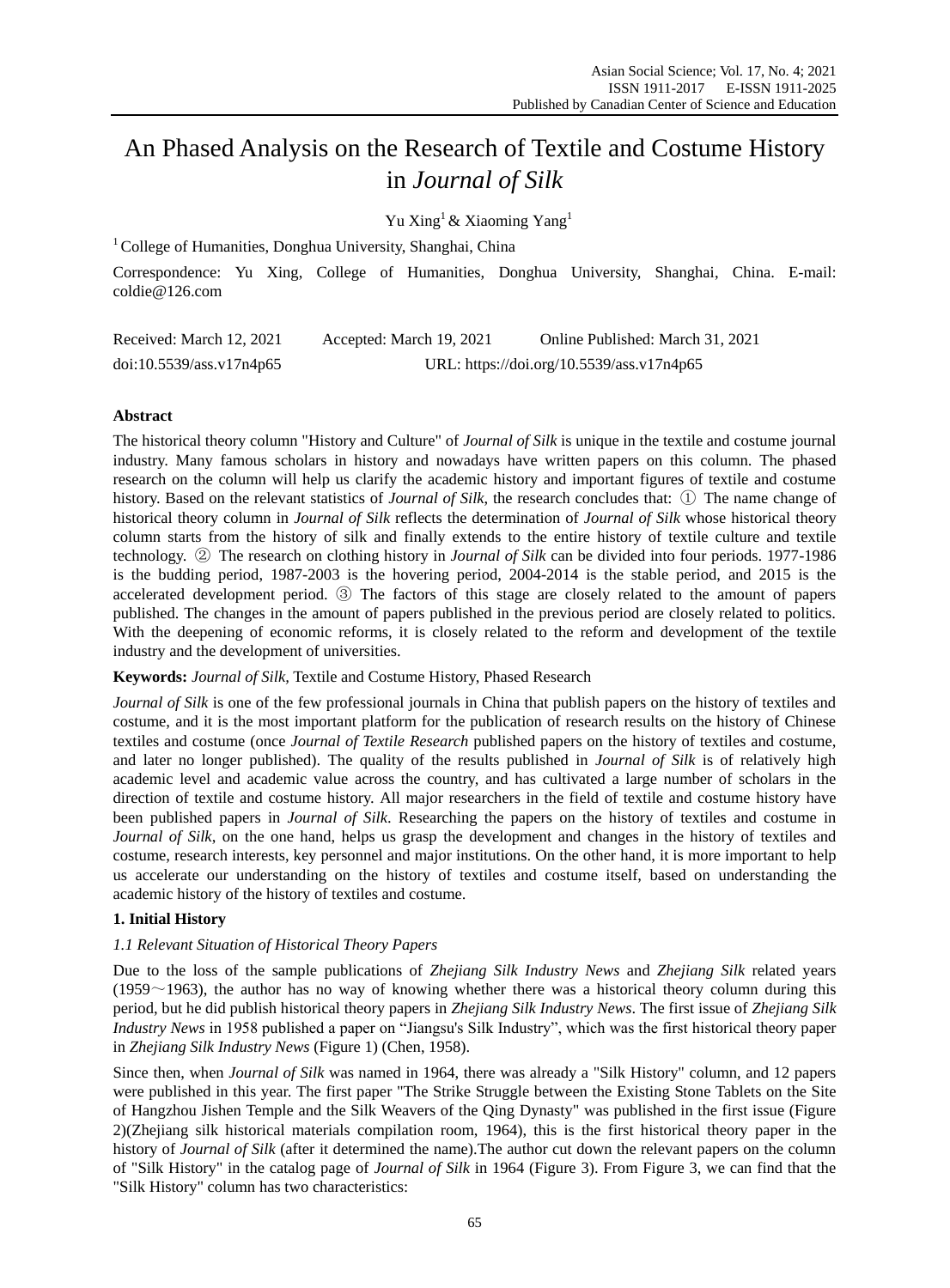

Figure 1. The first historical theory paper in *Zhejiang Silk Industry News*

- (1) From the 1th *Journal of Silk* in 1964 to 11th, the column of "Silk History" moved from the inner page to the second and third front cover, which shows that the editorial department is paying more and more attention to the construction of this columns and intends to build it to be the magazine's brand. We can also get a glimpse of the artistry of the logo patterns in the column (Figure 4). Because the printing technology at that time was still movable type printing, drawing pictures was quite troublesome, but the Journal did not hesitate to spend time and labor to make these logo patterns at that time, which shows that the column of "Silk History" was valued.
- (2) In *Journal of Silk*, the authors of historical theory are mainly Zhejiang Silk Historical Materials Compilation Room and Gu Fangsong. The Zhejiang Silk Historical Data Collection Office was established by Zhu Xinyu in the early 1960s when Zhu Xinyu was the deputy director of the Zhejiang Provincial Department of Light Industry and the director of the Silk Bureau. It specializes in the collection and sorting of Zhejiang silk historical materials. It was forced to stop working during the "Cultural Revolution". Gu Fangsong (1932~), whose pen name is Gu Song, was from Dongyang, Zhejiang. He is good at the history of arts and crafts. In 1955, he graduated from the Design Department of Lu Xun College of Literature and Art. In 1956, he worked in the theoretical research room of the Central Academy of Arts and Crafts. In 1961, he was transferred to the Department of Arts and Crafts of Zhejiang Academy of Fine Arts as a teacher of Chinese Arts and Crafts History. He is a professor at the China Academy of Art and the chairman of the Zhejiang Folk Artists Association. He successively participated in the compilation of "Cihai" art volume, "Encyclopedia" art volume, "Chinese History Encyclopedia Chinese Art" and so on. His monographs include "Research on Phoenix and Bird Patterns" and "Dunhuang Patterns". His papers include "Overview of Auspicious Patterns" and so on. In 1994, he completed the creation of "Longevity Picture". Gu Fangsong successively published ancient silk patterns in *Journal of Silk* in 1964.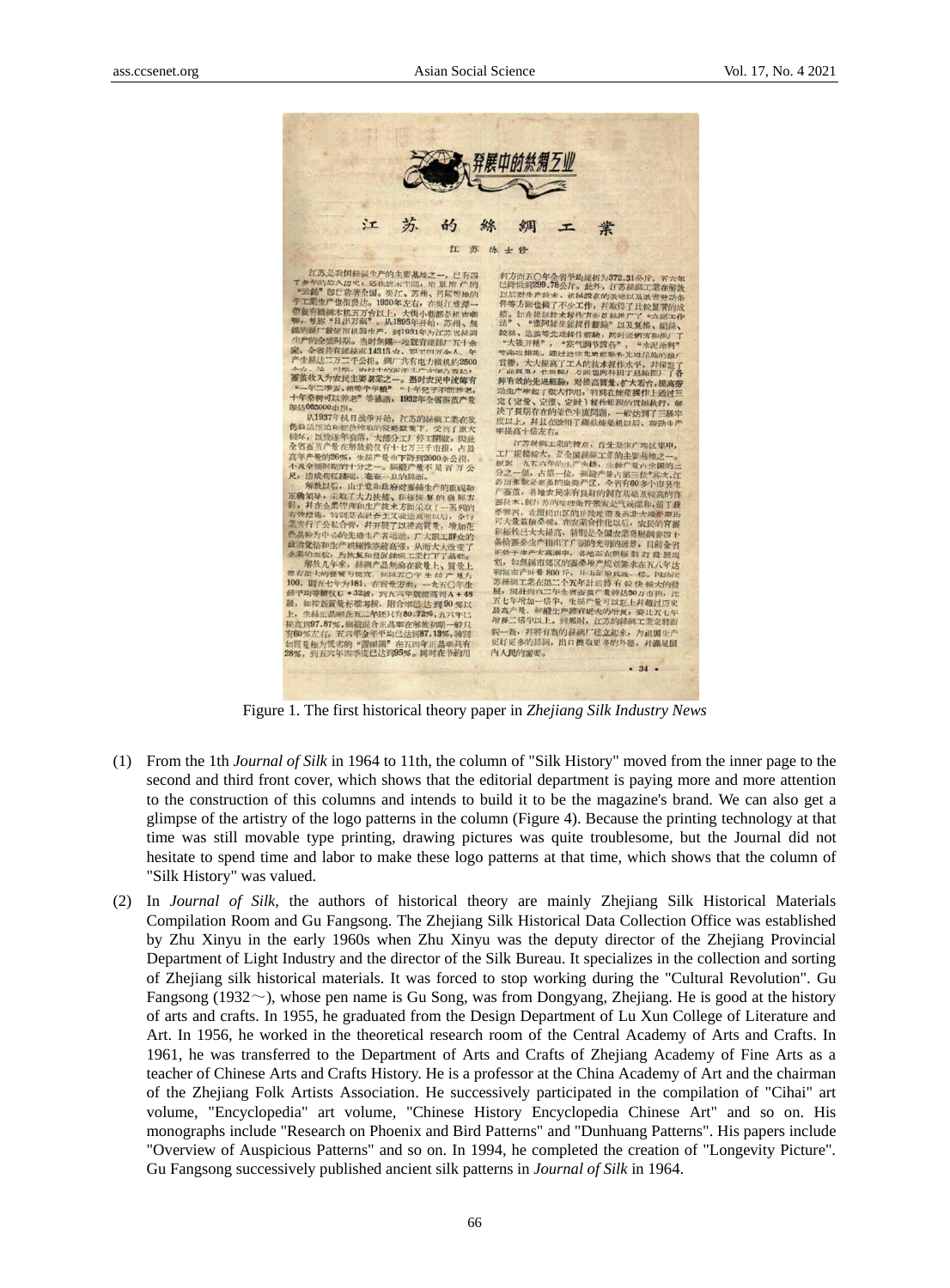From the 12th issue of 1964 to the 8th issue of 1966, the publication of the "Silk History" column in *Journal of Silk* was canceled (The office of *Journal of Silk*, 1964-1966). There are no more historical theory papers published here.



Figure 2. The first historical theory paper published in the history of *Journal of Silk* (No. 1, 1964)

| · 絲綢史話·                                                          |      |  |  |  |
|------------------------------------------------------------------|------|--|--|--|
|                                                                  | 期·頁  |  |  |  |
|                                                                  | .11. |  |  |  |
|                                                                  |      |  |  |  |
|                                                                  |      |  |  |  |
| 調………………………………………………………………………………………温州絲綢厂通訊組3 · 39                 |      |  |  |  |
| 周代的絲綢图案…………………………………………………………………………………… <b>原方松整理5 ·37</b>        |      |  |  |  |
| 鴉片战争后帝国主义抗夺我国絲綢的二三事……………………………………… 浙江絲綢史料編集室 6 · 37<br>秦汉时期的絲綢図袋 |      |  |  |  |
| 秦汉时期的絲綢图案(續完)………………………………………………………………顾方松整理8·封三<br>照片等五則……………     |      |  |  |  |
|                                                                  |      |  |  |  |

Figure 3. Papers published in "Silk History" in *Journal of Silk* in 1964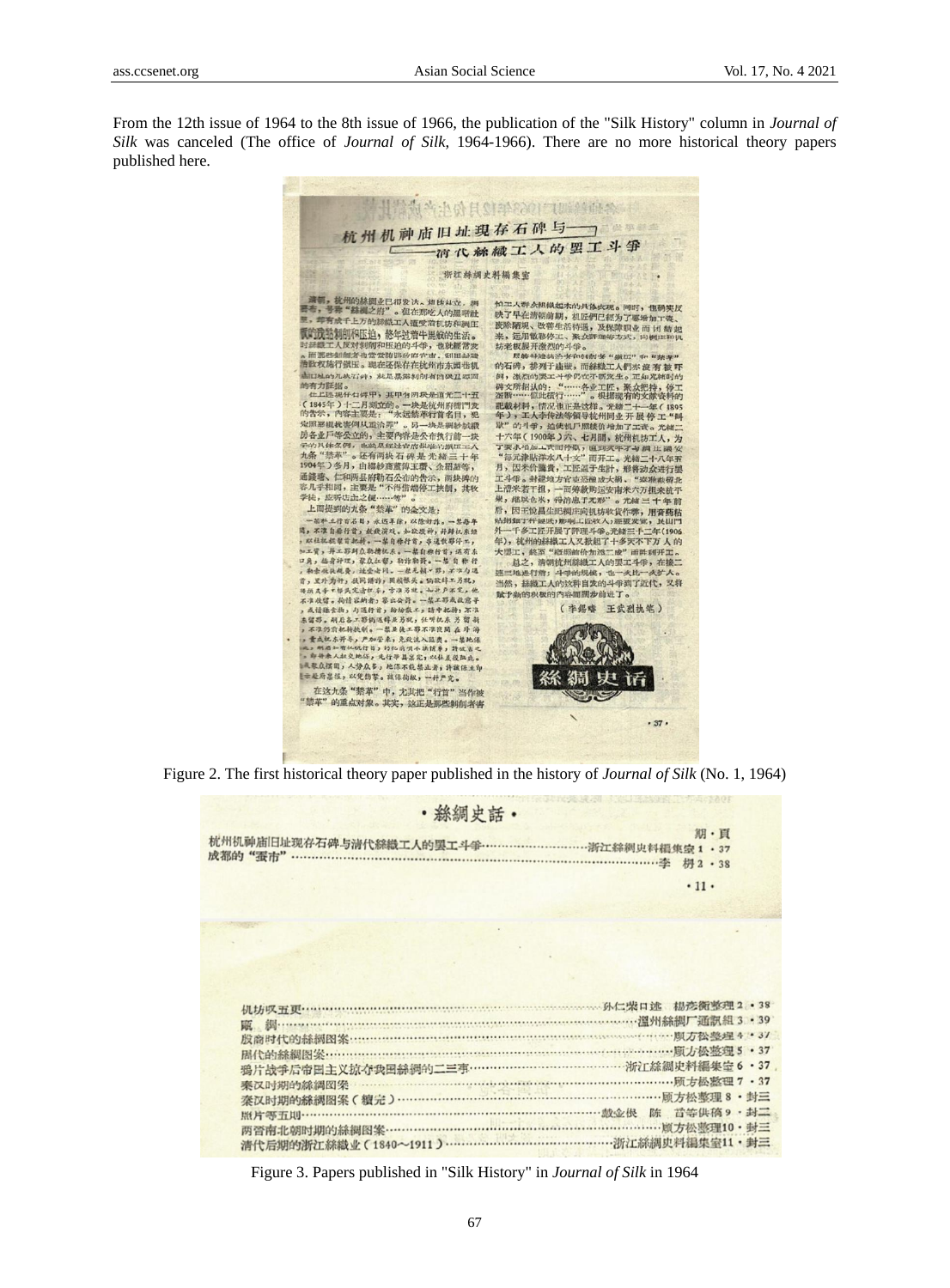

Figure 4. The "Silk History" column logo of *Journal of Silk* in 1964

#### *1.2 Analysis of the Reasons for Discontinued Historical Theory Columns*

The reason why *Journal of Silk* briefly appeared in the direction of history is that when the first issue of 1964 was finalized, the column "History of Silk" was deliberately held, but it was stopped since the 11th issue (November). The author believes that this is related to the political environment at that time. Because in January 1964, the Central Committee of the Communist Party of China held a symposium on literature and art work to criticize ghost dramas such as "Li Hui Niang" and "Xie Yaohuan". Subsequently, various literary and artistic associations and literary and artistic department under the Ministry of Culture carried out rectification. At the same time, a large-scale political criticism towards a number of literary works has been carried out in major newspapers and periodicals across the country. This critical movement undermined the Communist party's "double-hundred" policy, and the cultural prosperity that appeared in the period of national economic adjustment was aborted. This incident has an impact on *Journal of Silk*. The editorial department is worried that the political criticism movement will expand, resulting in "Silk History" papers being criticized as literary works, causing unnecessary trouble to the editorial department and the publication. Of course, this approach is quite correct, as the historian Wu Han's history monograph was involved in political struggle in 1965 fully proved this point. It was not until 1977 that the "Gang of Four" was overthrown in 1976 that the historical theory papers were re-included in 1977, which shows that the absence of historical theory papers in the previous 10 years was indeed determined by the political situation.

## **2. The Related Development Situation of the Historical Theory Column after the Suspension of Publication of** *Journal of Silk*

## *2.1 Changes in the Historical Theory Columns*

After *Journal of Silk* resumed its suspension in 1971, its first column of historical theory commentaries did not follow the original column name "Silk History" of the original *Journal of Silk* (*Journal of Silk* in 1966 and before). The paper titled "Ancient Silk from the Tomb of Zhou Yu in the Southern Song Dynasty" included in the 2th issue of 1977 was titled "Ancient Silk"(Wu, 1977). The column of historical theory commentaries in the 5th issue of 1979 was called "Historical Draft"(Zhang, 1979). In 1980, there was no historical theory column, but there was an paper on historical theory "History of Sericulture and Silk"(Han, 1980). In 1981, the column of historical theory was called "Historical Data Textual Research", and there was only one paper on "Verification of Silk Fabrics Unearthed by Qian Shanyang"(Xu, Qu, Li, & Zhang, 1981). In 1982, the historical theory column was restored to the original "Silk History" column(The office of *Journal of Silk*, 1982). From 1983 to 1986, the historical theory column was renamed "Silk History Research"(The office of *Journal of Silk*, 1983-1986). From 1987 to 1990, the historical theory column was renamed "historical archaeology"(The office of *Journal of Silk*, 1987-1990). From 1991 to the present, the column of historical theory has been "History and Culture"(The office of *Journal of Silk*, 1991).

The name change in the historical theory column of *Journal of Silk* shows that it starts from the history of silk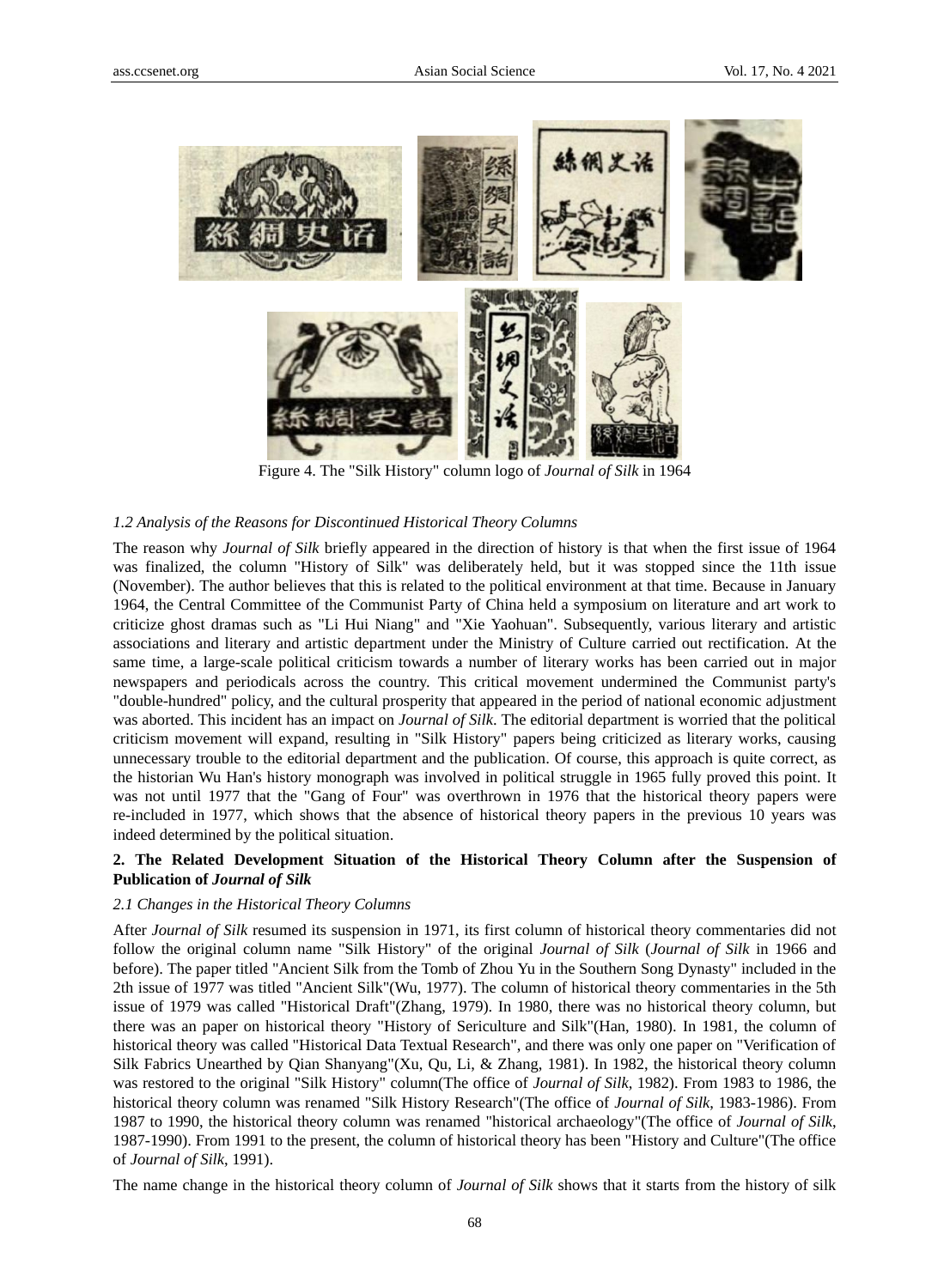and finally extends to the entire history of textile culture and textile technology.

#### *2.2 Related Statistical Data*

In 1971, *Journal of Silk* resumed its publication. It was originally named *Silk Intelligence* and was renamed *Silk News* in 1973. However, none of the historical theory papers were published. This is related to the purpose of the publication, because these two periodicals mainly provide industry consulting, technical training and other aspects.

After 1971, all the papers of *Journal of Silk* (after the suspension of publication) can be retrieved on CNKI. The author can get the total number of papers per year through annual search. However, the last issue of *Journal of Silk* from 1971 to 1973, 1976 to 1977, and 1995 to 2004 did not have a full-year catalog. The author made statistics on historical theory papers based on the relevant historical theory column in the original text. From 1978 to 1994, and the last issue of each year after 2005, there is a catalogue. The author makes statistics on historical theory papers based on the relevant historical theory column in the catalogue, and obtains Table 1. Although a small part of the papers in other columns can also be used for the direction of historical theory, the author will not make statistics here, because they are mostly applied to modern design with ancient cultural relic patterns or techniques.

Table 1. The number of papers on textile history and the total number of papers in the past years after the official resumption of the suspension of *Journal of Silk*

|      | Number of Papers on           |      | Number of Papers on           |      | Number of Papers on           |      | Number of Papers on           |      | Number of Papers on           |
|------|-------------------------------|------|-------------------------------|------|-------------------------------|------|-------------------------------|------|-------------------------------|
| Time | Textile History/              | Time | Textile History/              | Time | Textile History/              | Time | Textile History/              | Time | Textile History/              |
|      | <b>Total Number of Papers</b> |      | <b>Total Number of Papers</b> |      | <b>Total Number of Papers</b> |      | <b>Total Number of Papers</b> |      | <b>Total Number of Papers</b> |
| 1971 | 0/22                          | 1982 | 4/358                         | 1993 | 12/411                        | 2004 | 24/296                        | 2015 | 30/169                        |
| 1972 | 0/53                          | 1983 | 4/385                         | 1994 | 17/375                        | 2005 | 23/285                        | 2016 | 35/169                        |
| 1973 | 0/131                         | 1984 | 3/421                         | 1995 | 16/355                        | 2006 | 22/292                        | 2017 | 32/172                        |
| 1974 | 0/186                         | 1985 | 6/404                         | 1996 | 22/367                        | 2007 | 22/321                        | 2018 | 42/196                        |
| 1975 | 0/213                         | 1986 | 4/364                         | 1997 | 14/318                        | 2008 | 22/288                        | 2019 | 54/263                        |
| 1976 | 0/187                         | 1987 | 14/351                        | 1998 | 20/320                        | 2009 | 24/248                        | 2020 | 75/312                        |
| 1977 | 1/218                         | 1988 | 9/351                         | 1999 | 7/346                         | 2010 | 28/295                        |      |                               |
| 1978 | 0/289                         | 1989 | 13/348                        | 2000 | 5/351                         | 2011 | 34/283                        |      |                               |
| 1979 | 1/261                         | 1990 | 13/427                        | 2001 | 11/337                        | 2012 | 32/250                        |      |                               |
| 1980 | 1/311                         | 1991 | 13/381                        | 2002 | 12/304                        | 2013 | 24/192                        |      |                               |
| 1981 | 1/315                         | 1992 | 13/396                        | 2003 | 0/288                         | 2014 | 22/177                        |      |                               |

From Table 1, we can see five characteristics:

(1) The historical direction of *Journal of Silk* was formally reverted in 1977.

(2) The period from 1977 to 1986 is a period of infancy, and the number of papers per year is less than 10.

(3) The period from 1987 to 2003 was a wandering period. Some years contained less papers and some years contained more papers. Not all columns existed for the period.

(4) The period from 2004 to 2014 is a stable period, with columns set up in each issue, basically about 2 papers per issue.

(5) 2015 has been in a period of accelerated development, and the proportion of its papers is getting higher and higher.

The reason for this staging situation is closely related to social changes.

(1) These years from 1977 to 1986 were the embryonic period. After the "Cultural Revolution", the political environment was more relaxed than before. Historical theories sometimes involve some ancient political statements, and some authors are afraid to write. *Journal of Silk* may receive limited manuscripts. This was the author's reason, and there is also the concern of *Journal of Silk* in it, so the number of publications is limited.

(2) The reason why these years from 1987 to 2003 were a lingering period is that the comprehensive economic reform in 1985 has been implemented for two years, and the basic policies have been basically stable, which gave *Journal of Silk* some reassurance. In the meantime, the strategy of rejuvenating the country through science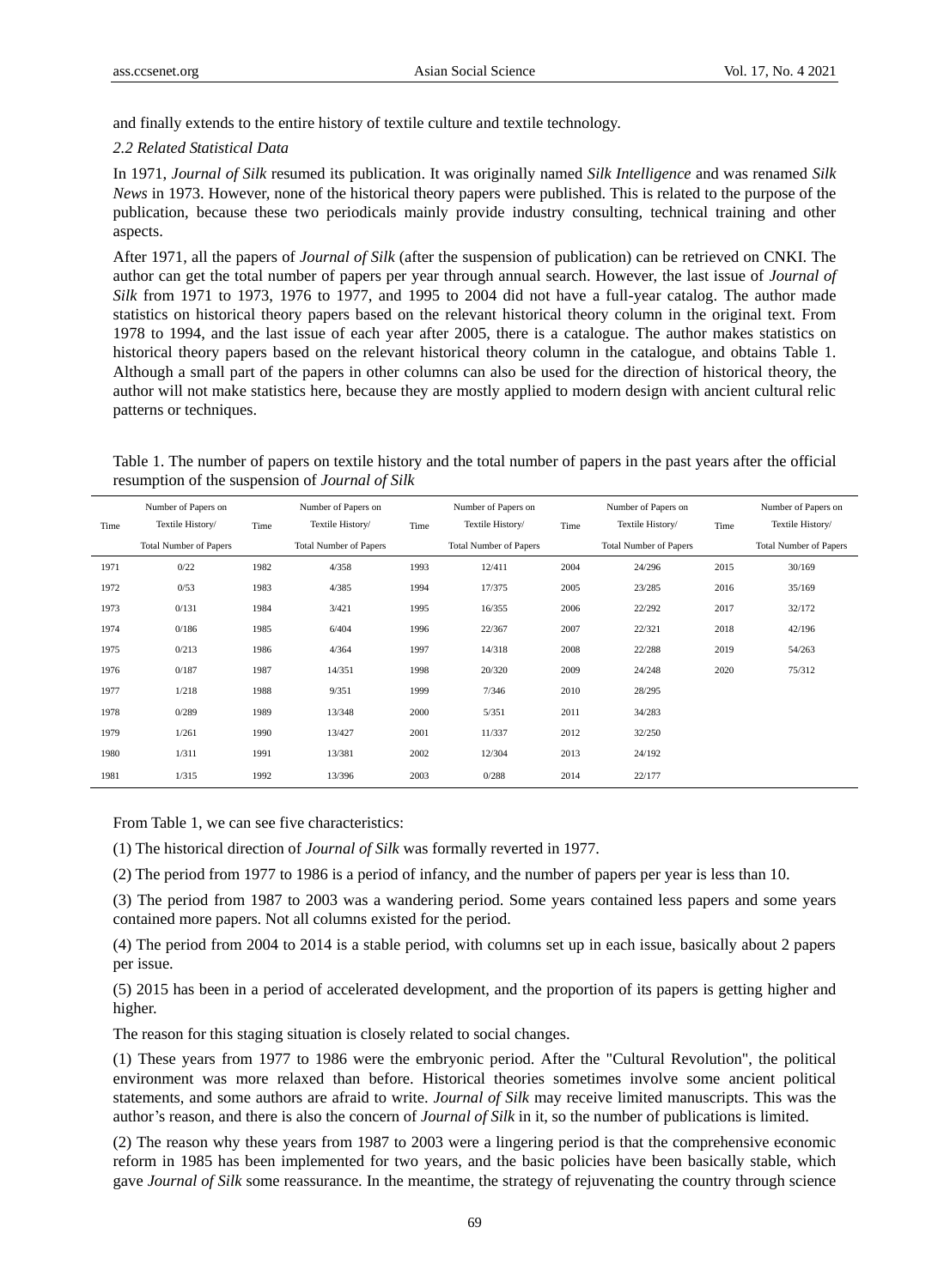and education was proposed in 1995, and the subsequent expansion of college enrollment triggered the establishment of a series of independent colleges and universities, including those with textile and clothing majors, which led to the expansion of graduate education by colleges and universities with the right to enroll masters and doctors. The expansion of postgraduate enrollment meet market needs, to a certain extent, which promotes the establishment of historical theory in the direction of postgraduate training in textile and costume colleges, which does not avoid the need for publication of papers. This is the reason why the publication of historical theory papers in *Journal of Silk* increased during this period. At the same time, the reform of state-owned enterprises implemented in 1998 had a significant impact on the textile industry. The textile industry was generally not very good from the end of the 1990s to the beginning of the 21st century, which triggered *Journal of Silk* to make some adjustments according to the external environment. As an engineering journal, *Journal of Silk* always has the idea of strengthening its main business. In addition, with the expansion of the influence of Peking University's core catalogue, as a journal that has always been in its catalogue, *Journal of Silk* has always insisted on improving the quality of the publication and the continuous increase in the citation rate of papers. After all, historical theory is a niche discipline, the citation rate is much lower than that of engineering disciplines, which is the reason why *Journal of Silk* has reduced its number of papers. In short, during this period, *Journal of Silk* was also in the midst of wandering.

(3) From 2004 to 2015, *Journal of Silk* confirmed the existence of the historical theory column "historical culture" and provided certain support. It was a period of stability. There were two main reasons: ① The reform of state-owned enterprises has basically ended, the textile industry has been reorganized and upgraded, and the entire industry has recovered and prospered, giving strong advertising funding support to *Journal of Silk*, which relies on industrial development. ② As a characteristic column that has existed for decades, the historical theory column of *Journal of Silk* was the most characteristic column in the textile journals at that time, and it was also the only one. It was irreplaceable and had its own charm. It is difficult for the publisher to give up.

(4) In 2015, as China paid more and more attention to the construction of national culture, textile intangible cultural heritage research began to rise, and major research teams such as Donghua University, Jiangnan University, Suzhou University, Wuhan Textile University, and Xi'an Polytechnic University emerged. The number of manuscripts received by *Journal of Silk* has soared, and the quality has been continuously improved, which has exacerbated the imbalance between supply and demand. Therefore, under this situation, *Journal of Silk* expanded the amount of papers in the historical theory column to adapt to the development of the new situation, so it was accelerated development period.

#### **3. Conclusion**

The phased study of the textile and costume history research in *Journal of Silk* cannot be based on the change of the supervisor, because the supervisor has little influence on the journal. Only the organizer has a great influence on the journal. The influence of the organizer on the journal mainly reflects the name of the column and the amount of papers. Based on the change statistics of the column names and historical statistics of the number of papers, the research concludes that: ① The name change of historical theory column in *Journal of Silk* reflects the determination of *Journal of Silk* whose historical theory column starts from the history of silk and finally extends to the entire history of textile culture and textile technology. ② The costume history research in *Journal of Silk* can be divided into four periods. 1977-1986 is the budding period, 1987-2003 is the hovering period, 2004-2014 is the stable period, and 2015 is the accelerated development period. ③ The factors of this stage are closely related to the amount of papers published. The changes in the amount of papers published in the previous period are closely related to politics. With the deepening of economic reforms, it is closely related to the reform and development of the textile industry and the development of universities.

## **References**

Chen, S. X. (1958). Jiangsu's Silk Industry*. Zhejiang Silk Industry News*, (1), 34.

Zhejiang silk historical materials compilation room. (1964). The Strike Struggle between the Existing Stone Tablets on the Site of Hangzhou Jishen Temple and the Silk Weavers of the Qing Dynasty. *Journal of Silk,*  (1), 37.

The office of *Journal of Silk*. (1964). 1964 General Catalog. *Journal of Silk*, (12), General Catalog.

The office of *Journal of Silk*. (1965). 1965 General Catalog. *Journal of Silk*, (12), General Catalog.

The office of *Journal of Silk*. (1966). Catalog. Journal of Silk, (1), Catalog.

The office of *Journal of Silk*. (1966). Catalog. Journal of Silk, (2), Catalog.